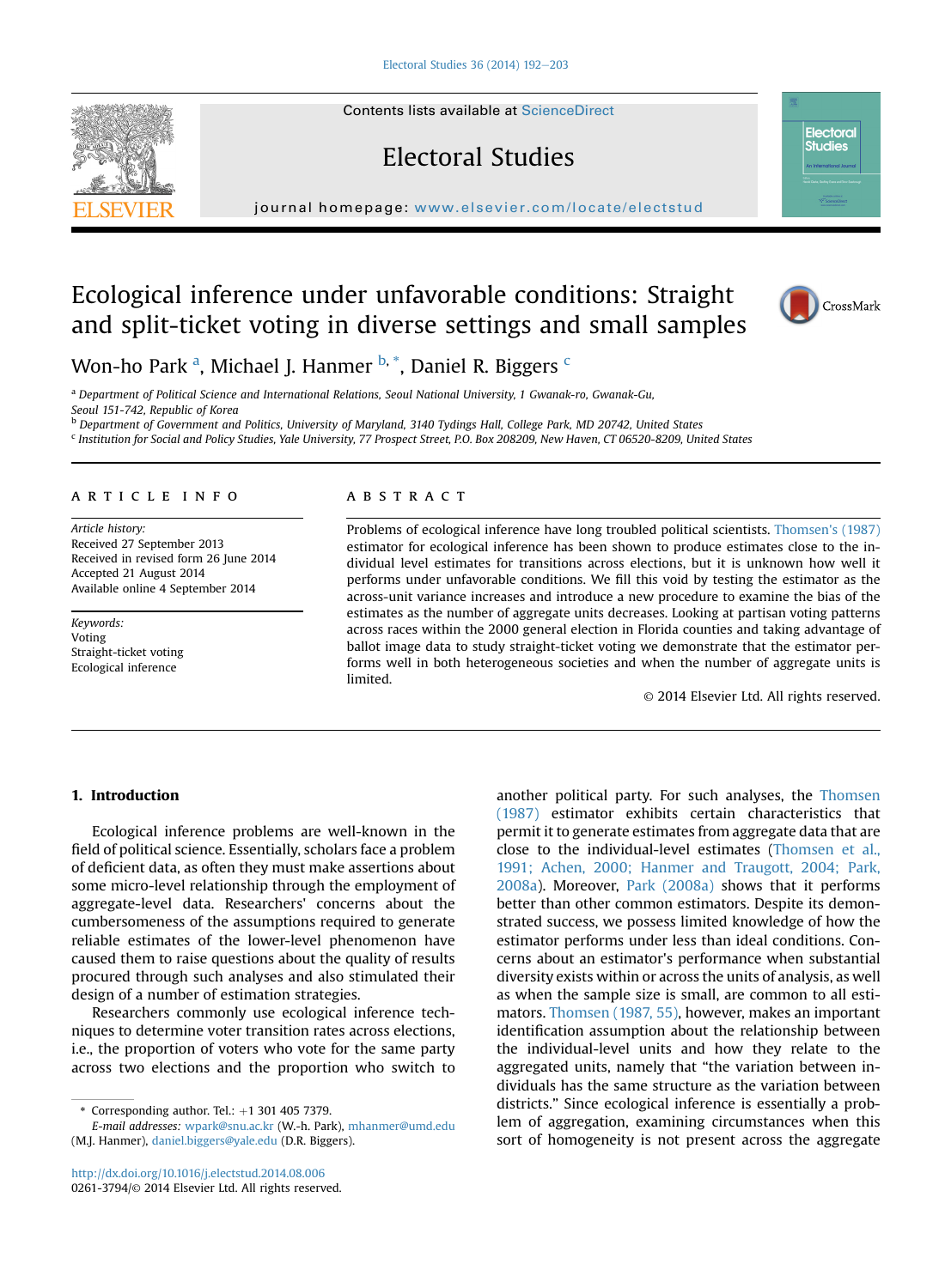units is highly important. Unfortunately, researchers have scant information to bring to bear when attempting to judge the performance of the Thomsen estimator in these situations.

We fill these voids in the literature, testing the estimator as both the across-unit variance increases and the number of aggregate units decreases. We do so by examining voting patterns within a single election (straight and split-ticket voting) in ten individually and collectively diverse Florida counties in the 2000 general election. These data are particularly well suited to test the Thomsen estimator. Using ballot image data as our measure of actual vote proportions, we find that the Thomsen estimator is robust to individually and collectively diverse settings. In addition, the introduction of a new resampling procedure reveals the stability of the estimates in the context of limited numbers of aggregation units, suggesting that thirty to fifty such units are more than sufficient to determine the underlying individual-level relationship. This bodes well for scholars of comparative and U.S. state and local politics, who often use data sets fixed at this size (e.g., fifty states). Studies of electoral dynamics frequently turn to ecological inference techniques to infer individual-level relationships from aggregate-level electoral results in the United States and, among others, Czechoslovakia, India, Italy, Japan, Post-Soviet Russia, Uruguay, and Western Europe (e.g., [Alexseev, 2006; Altman, 2002; Benoit et al., 2006; Burden,](#page-10-0) [2009; Burden and Kimball, 1998, 2002; Chandra, 2009;](#page-10-0) [Golder, 2003; Hanmer and Traugott, 2004; Kopstein and](#page-10-0) [Wittenberg, 2009; Hanmer et al. 2010](#page-10-0)). The confidence in the Thomsen estimator created by our results suggests a number of potential applications that can be implemented with easy to use software that we have provided at [http://](http://cpc.snu.ac.kr/computing/stata) [cpc.snu.ac.kr/computing/stata](http://cpc.snu.ac.kr/computing/stata).

## 2. Ecological inference and the Thomsen estimator

Ecological inference is essentially a problem of statistical under-identification. Researchers have interest in the process behind some micro-level occurrence, but the aggregate data available are insufficient for such a determination. To draw inferences in such cases, researchers must make strong assumptions upon which both the validity and accuracy of the estimator heavily rely. While collecting individual-level data would present a more straight-forward manner of addressing the relationship in question, the cost or availability of such data sets often leaves scholars with no choice but to use ecological inference techniques. This realization has spurred significant discussion and advances in the field ([Achen and Shivley,](#page-10-0) [1995; Adolph and King, 2003; Adolph et al., 2003; Brown](#page-10-0) [and Payne, 1986; Calvo and Escolar, 2003; Cleave et al.,](#page-10-0) [1995; Elff et al., 2008; Greiner and Quinn, 2009; Herron](#page-10-0) [and Shotts, 2003a,b, 2004; Johnston and Pattie, 2000;](#page-10-0) [King, 1997; Rosen et al., 2001; Tam Cho, 1998; Tam Cho](#page-10-0) [and Gaines, 2004; Thomsen, 1987; Wake](#page-10-0)field, 2004), with a number of statistical techniques suggested to address the problem of ecological inference.

One common application of these techniques is to voter transition rates across elections. The attempt to estimate these rates from aggregate data presents a prime example of a typical ecological inference problem. Scholars often wish to estimate partisan loyalty or defection rates of voters in two consecutive elections (the transitions), but may lack adequate information to do so. Usually, the collection of individual-level data to determine these rates is either impossible or unfeasible, especially with regards to questions of a historical nature or when survey data do not exist (as is often the case in non-Western countries). When survey data do exist, they often cannot be reduced to smaller aggregate units (such as a national survey sample into states or congressional districts) because the samples within each unit are too small for reliable analysis. In addition, it is well documented that inaccurate reporting of voting behavior can plague survey data (see, e.g. [Belli et al.,](#page-10-0) [2001; Duff et al., 2007\)](#page-10-0).

In such circumstances, aggregate-level records are usually more accurate, extensive, and collected at relatively small geographic units. Aggregate-level data, however, provide us with a problem of unknown data. While the researcher knows the electoral support received by  $n$ competing parties for two consecutive elections (marginal probability) in each observational unit, no information exists about the individual counts for all possible  $n^2$  cells (joint probabilities). In this instance, the goal of ecological inference is to infer the unknown individual voting choice based on the known aggregate information (marginal vote fractions).

While researchers have employed a number of ecological inference techniques to analyze voter transition rates (see [Altman, 2002; Benoit et al., 2006; Brown and Payne,](#page-10-0) [1986; Burden, 2009; Burden and Kimball, 1998, 2002;](#page-10-0) [Chandra, 2009](#page-10-0)), [Thomsen's \(1987\)](#page-11-0) estimator is particularly well suited to do so. The intuition behind the Thomsen estimator is that two consecutive elections should be treated symmetrically (as opposed to treating the second election as the dependent variable influenced by the first election), with the two election outcomes being the result of one common latent factor. Since this latent factor drives a voter's choices in the two elections and links voting behavior across elections, we may conceptualize it as an underlying partisanship dimension.

Call this latent variable at the individual level  $d_i^*$ , and the vote choice in a given election at time t as  $d_t$ , which would be a binary variable. Define  $\Phi(\bullet)$  as the cumulative distribution function of the standard normal distribution. In its simplest form, we may write.

$$
Prob(d_{ti} = 1) = \Phi\left(\alpha_t + \beta_t d_i^* + e_{ti}\right).
$$
 (1)

When this is aggregated to the district level, the aggregate outcome  $D_{ti}$  we observe in a given district j should correspond to the expected vote fractions in the district using the above equation. Assuming with Thomsen that the underlying dimension  $d_{ij}^*$  is normally distributed with mean  $D^*_j$  and a constant variance  $\sigma^2$ , we find the average of both sides of the above equation:

$$
E(d_{ij}) = D_{ij} = \int_{-\infty}^{\infty} \Phi\Big(\alpha_t + \beta_t d_{ij}^* + e_{tij}\Big) \phi\Big(d_{ij}^* \Big| D_j^*, \sigma^2\Big) \partial d_{ij}^*.
$$
\n(2)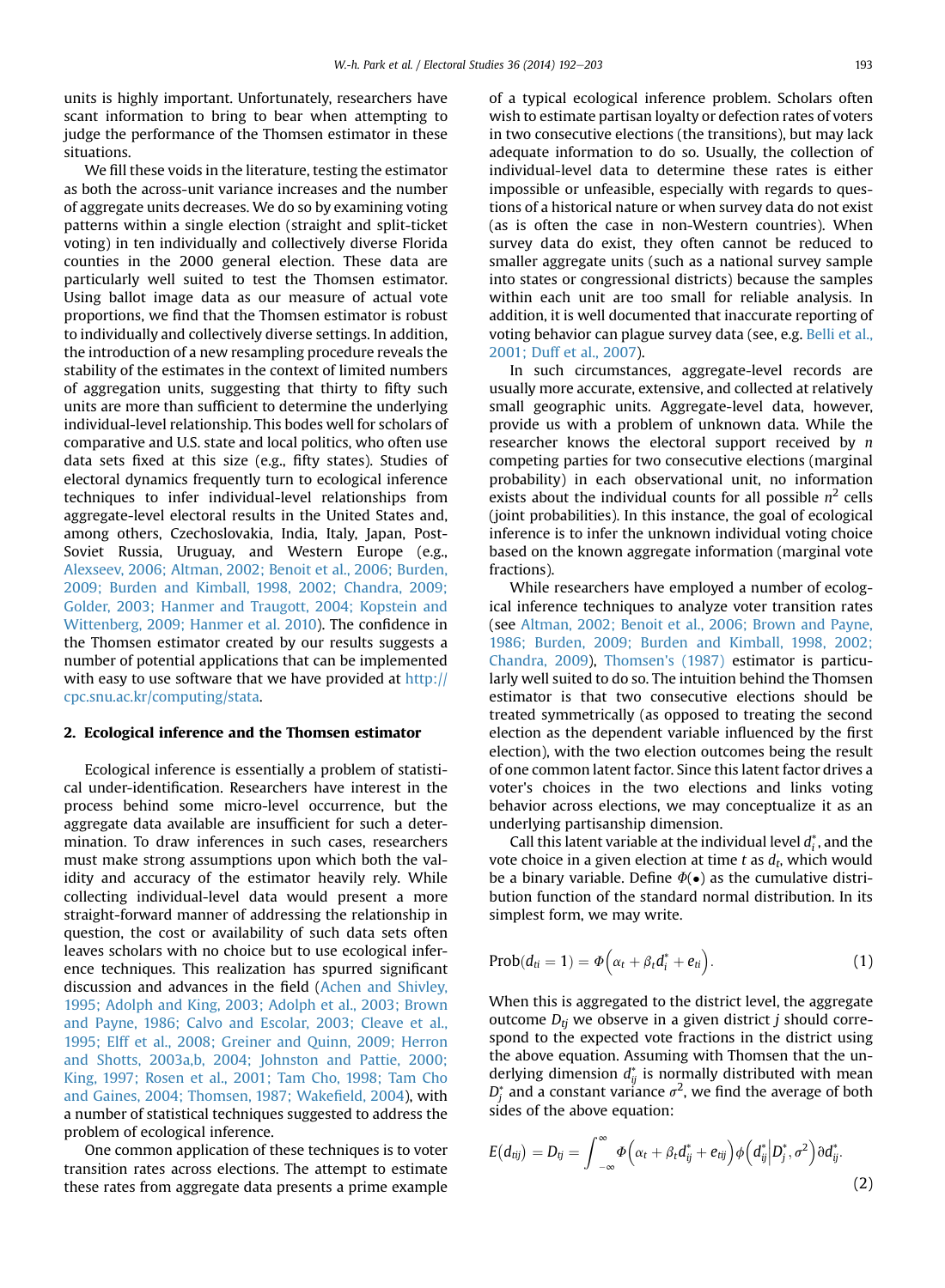By carrying out the integral, we obtain [\(Achen and Shivley,](#page-10-0) [1995, p. 184](#page-10-0)):  $\overline{1}$  $\lambda$ 

$$
E(d_{tij}) = D_{tj} = \Phi\left(\frac{\alpha_t + \beta_t D_j^*}{\sqrt{1 + \beta_t^2 \sigma^2}}\right).
$$
\n(3)

Or more simply.

$$
D_{1j} = \Phi(A_1 + B_1 D_j^*)
$$
 and  $D_{2j} = \Phi(A_2 + B_2 D_j^*)$ . (4)

Since the  $D^*_j$  term here is latent which we do not observe, we want to factor out the term by writing:

$$
\Phi^{-1}(D_{1j})=A_0+B_0\Phi^{-1}(D_{2j}). \hspace{1.5cm} (5)
$$

Of course, the model is not identified and will not allow us to estimate the parameters that involve the latent term, but it at least establishes that the inverse-probit of the two aggregate electoral outcomes are linearly related and jointnormally distributed. With this result, we can identify the voter transition rates.<sup>1</sup>

In addition to this micro-foundation modeling now incorporated into the estimator ([Achen, 2000](#page-10-0)), the Thomsen estimator maintains the advantage of being able to deal with the non-linearity that arises with voter transition rates, the problems of which can be more severe than in usual aggregate data sets ([Park, 2008a\)](#page-11-0). Failing to deal with the problem of nonlinearity native to the voter transition model causes bias and inconsistency. The Thomsen model is non-linear in its specification, which guards against these concerns and prevents the estimates of voting probabilities from falling outside of the logical range  $(0-1)$ , a problem with other methods such as ecological regression [\(Goodman, 1953, 1959\)](#page-11-0). The estimator has been demonstrated to provide favorable ([Cleave et al., 1995\)](#page-10-0) or superior estimates to other existing strategies, such as [King's \(1997\)](#page-11-0) ecological inference method [\(Park, 2008a](#page-11-0)). Though the comparison of estimators is not our objective here, our analyses confirm that the Thomsen estimator consistently outperforms King's EI in estimating the outcomes of interest here (see more below, including Appendix Tables A and B, for a comparison of these estimates). $<sup>2</sup>$ </sup>

The estimator has been shown to produce estimates very close to the individual voter transition rates across elections in several contexts. In his review of the estimator, [Achen \(2000\)](#page-10-0) concludes that tests of the estimator suggest it to be quite successful. [Thomsen et al. \(1991\)](#page-11-0) and [Thomsen \(2000\)](#page-11-0) show that the estimator performs well using aggregate data for elections in Denmark, Finland, and Sweden over four decades. [Park \(2008a\)](#page-11-0) successfully applies this estimator to both British parliamentary elections in the 1960s and South Korean presidential elections in the 1990s. The Thomsen estimator has also been used by [Park](#page-11-0) [\(2008b\)](#page-11-0) to generate reliable estimates of voter transition rates for different groups in South Korea in presidential elections in the 1980s. [Hanmer and Traugott \(2004\)](#page-11-0) generate remarkably close estimates of individual-level ballot image data for partisan voting patterns from one race to another for the 2000 general election in Oregon.

While researchers largely employ the Thomsen estimator to estimate voting patterns across elections, it can also be used to estimate patterns within an election (i.e., from one race to another within the same ballot). The estimator's success in this arena opens the door to a number of applications. The extent to which (and the reasons why) voters split their ballots is a central question in the voting behavior literature. Over the past two decades, scholars have expended substantial effort to comprehend better the circumstances under which split-ticket voting and divided government occur [\(Alesina and Rosenthal, 1995; Beck et al., 1992; Burden and](#page-10-0) [Kimball, 1998; Fiorina, 1996; Jacobson, 1990; Lewis-Beck](#page-10-0) [and Nadeau, 2004; Roscoe, 2003](#page-10-0)). Conventional wisdom related to the potential increased party polarization over the past two decades ([Abramowitz and Saunders, 1998; Carsey](#page-10-0) [and Layman, 2006; Jacobson, 2000; Layman and Carsey,](#page-10-0) [2002](#page-10-0)) suggests that the incidences of split-ticket voting and divided government should decline significantly, which raises interesting and important questions about why either might continue to prevail at such high rates. Some, most notably [Fiorina \(1996\),](#page-10-0) assert that the answer to these questions derives mainly from the general population's interest in balancing the power of the two parties, which serves as a manner to moderate public policy that better matches their less extreme preferences. Accurate estimates of how many voters split their ballots (and why) can thus help scholars understand the extent to which divided government (and policy-balancing) is actually desired by the population [\(Burden and Kimball,1998\)](#page-10-0). Additionally, given the interest in partisan polarization, as well as rapid changes in election procedures (such as early voting, absentee voting, and the introduction of electronic voting machines) that might alter partisan behavior within a single election, techniques to provide reliable estimates of individual-level behavior from aggregate data (such as straight and split-ticket voting) are becoming increasingly important.

Previous investigations have attempted to study straight and split-ticket voting using other ecological inference estimators with mixed success ([Burden and Kimball, 1998](#page-10-0)), but the Thomsen estimator, with its partisan microfoundation, is particularly well suited for studying partisan voting patterns across races within a single election. This is especially true when thinking about the assumed common latent partisanship dimension: in a given election where the

 $1$  An additional challenge in estimating the voter transition rates, if not more difficult than the ecological inference process itself, is the problem of dealing with multiple parties ("the R  $\times$  C case"). Here, we used the iterative proportional fitting (IPF) process after estimating all the possible bivariate combinations of voter transitions. IPF, also known as "raking," is a mathematical scaling procedure to adjust a matrix of any dimension to converge to some pre-defined row and column totals, where the constraining row and column totals are obtained from alternative sources, and has been used to adjust the cell frequencies or proportions from survey estimates to conform to the marginal distribution of the same census variables [\(Deming and Stephan, 1940\)](#page-10-0). The theoretical underpinnings of IPF blend well with the task of dealing with the R  $\times$  C case in the ecological inference context and we use it here (see [Park, 2008a](#page-11-0) for more details).

 $2$  EI analysis is run in R using the ecological inference code integrated into Zelig [\(Imai et al., 2007a,b](#page-11-0)), which implements models using a nonlinear least squares approximation [\(Wittenberg et al., 2007](#page-11-0)). In contrast to earlier ecological inference approaches that are Bayesian in nature (see for example [Rosen et al., 2001\)](#page-11-0), this strategy implements a frequentist approximation of these Bayesian models. As such, it is not Bayesian by design and does not require priors or starting values to be specified.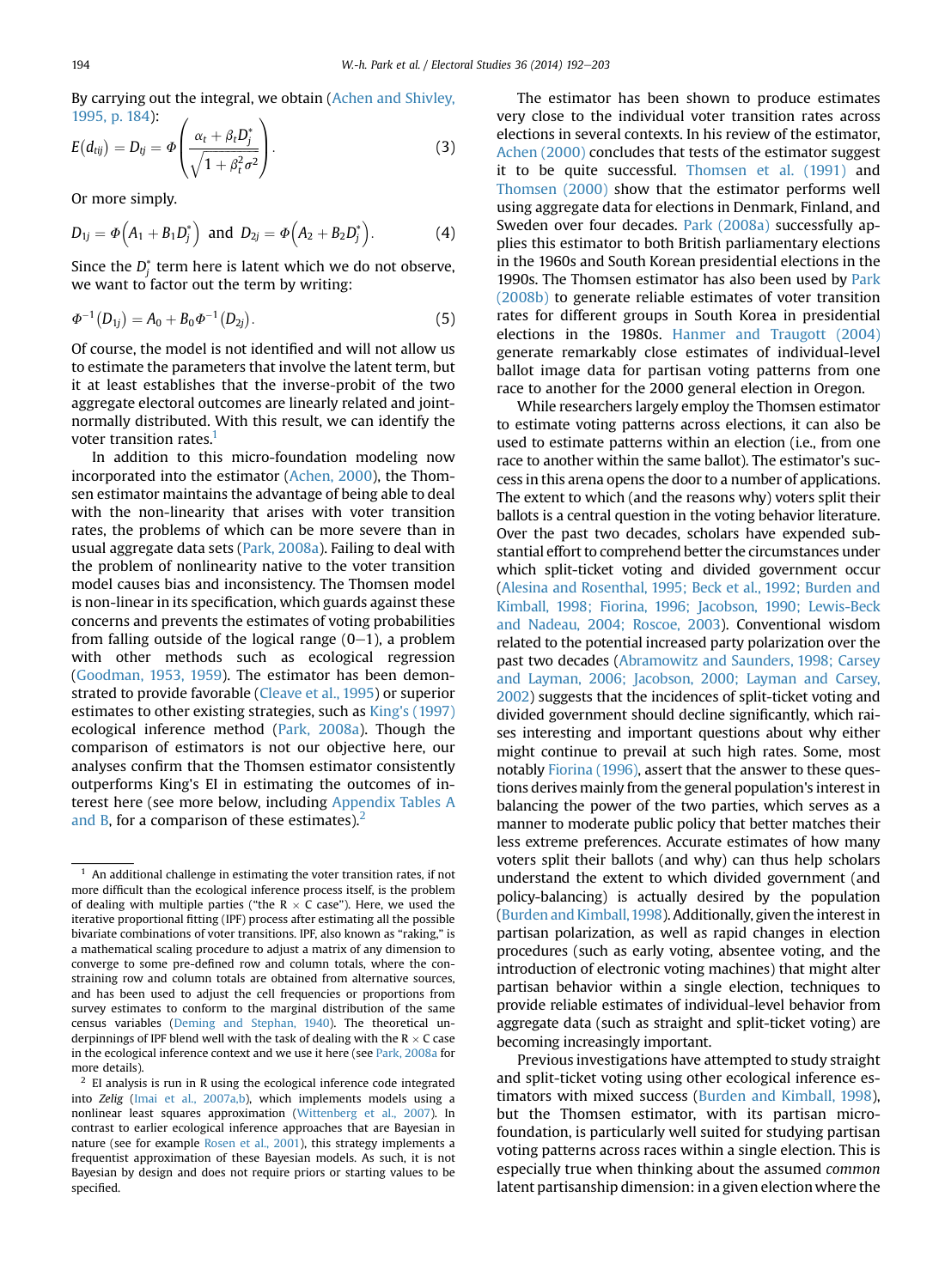same set of voters participates, the assumption will most likely hold. In two elections over time, partisanship may decay and the electorate may change.

We focus here on its performance under less favorable conditions than those where researchers have previously used this estimator. For example, we possess limited knowledge about the performance of the Thomsen estimator when applied to diverse aggregate units. The studies described above all generate estimates close to the individual-level parameters in the context of relatively homogenous settings, such as Oregon, Scandinavia, and South Korea [\(Thomsen et al.,](#page-11-0) [1991; Thomsen, 2000; Hanmer and Traugott, 2004; Park,](#page-11-0) [2013\)](#page-11-0). While the ability to do so is important for the study of comparable cases, we have no investigations from which to judge the estimates based on heterogeneous societies. This dearth of information is significant because Thomsen's identifying condition requires the ecological correlation in the aggregate electoral data to equal that of the individual correlations between the vote propensities, an assumption he maintains will hold as the aggregate units tend toward homogeneity in comparison to one another. [Thomsen's \(1987\)](#page-11-0) homogeneity assumption is another expression for assuming away the "grouping problem" that is at the heart of aggregation bias (see especially page 52). For example, [King](#page-11-0) [\(1997\)](#page-11-0) notes that if the grouping process (that is, the aggregation of individuals in the same aggregate unit) is correlated with the dependent variable, the ecological estimates will be biased (see page 50). Thus, violations could have severe consequences for the estimator's performance.<sup>3</sup>

Although subsequent extensions relax and appease some concerns about this assumption [\(Achen, 2000](#page-10-0)), we lack empirical evidence to support this claim, as the studies cited above cannot inform us about the robustness of the estimator to heterogeneity both across and within the aggregated units of analysis. Or, to posit the concern in another way, we cannot determine from existing studies whether or not "potential applications are … restricted to homogenous settings with good herring on the menu" ([Achen, 2000, 16\)](#page-10-0).

Additionally, we have minimal knowledge about how well the Thomsen estimator performs with a limited number of aggregate units. In instances where the number of units is small, concerns emerge about the performance of any estimator. While the Thomsen estimator performs well under favorable circumstances, scholars have yet to investigate its ability to recover the individual relationships in situations with small samples. In most cases, the number of aggregate units is fixed (e.g., fifty states), leaving no ability to expand the number of units by, for example, simply collecting more data. Given the fixed nature of the data, to generate reliable results the estimator must be robust to changes in the sample size. As such, identifying the performance of the Thomsen estimator under unfavorable conditions is crucial to understanding the ultimate utility of its application in addressing substantive problems with aggregate data.

## 3. Data

We fill this void by first examining the performance of the Thomsen estimator in the setting of ten individually and collectively diverse counties in Florida in the context of the 2000 general election.<sup>4</sup> The data were provided by The Washington Post as part of the media's effort to investigate the issues with ballots and voting technology that arose during this election.<sup>5</sup> For the analyses below, we focus on four counties (Miami-Dade, Lee, Palm Beach, and Sarasota) that represent the substantial racial/ethnic and partisan diversity found across the locales.<sup>6</sup> Along racial and ethnic lines, they cover the range of the [Blau \(1977\)](#page-10-0) diversity index for all ten counties (from 0.19 to 0.59)<sup>7</sup>; Sarasota and Miami-Dade are on the two extremes, with Lee (0.31) and Palm Beach (0.47) almost equidistant from the national average  $(0.40)$  in 2000.<sup>8</sup> In comparison to the national population size of African Americans (12.3%) and Latinos (12.5%), these index scores correspond to much smaller minority communities in Sarasota (4.2% and 4.3%) and Lee (6.6% and 9.5%), a roughly comparable breakdown in Palm Beach (13.8% and 12.4%), and a substantially larger minority population in Miami-Dade (20.3% and 57.3%).

With regards to partisan diversity (as measured by presidential vote choice in 2000), the four selected counties equally cover the range of analyzed counties (from 0.45 to 0.53), with Palm Beach being the second least diverse county, Lee and Miami-Dade in the middle, and Sarasota among those with the greatest partisan diversity. Substantial partisan variation also exists across the individual precincts of each county, as measured by the Democratic percent of the presidential vote. With a standard deviation in this vote choice ranging from 0.07 to 0.2 for the ten counties, Lee and Sarasota Counties (both 0.09) exhibit lower levels of precinct partisan heterogeneity, while Palm Beach County (0.13) resides in the middle of the distribution of counties and Miami-Dade possesses the greatest diversity across its precincts (0.2). This substantial variation in voting-relevant characteristics provides ample heterogeneity in which to examine the estimator when a key assumption is violated.

In contrast to many ecological inference analyses that rely on survey data to determine accuracy, we had the extraordinary opportunity to utilize as our measure of the "truth" ballot image data from every single ballot actually recorded in these counties in the 2000 election (almost 2.8

<sup>&</sup>lt;sup>3</sup> Note that traditional regression approaches such as [Hanushek et al.](#page-11-0) [\(1974\)](#page-11-0) tackled this problem by controlling for a multitude of relevant factors, hoping to make the aggregation units as homogenous as possible after the control.

<sup>4</sup> These counties include Broward, Highlands, Hillsborough, Lee, Marion, Miami-Dade, Palm Beach, Pasco, Pinellas, and Sarasota.

<sup>5</sup> The American National Election Study also made these data available through their 2000 Florida Ballot Project (available: [http://www.](http://www.electionstudies.org/florida2000/data/data_files.htm) electionstudies.org/fl[orida2000/data/data\\_](http://www.electionstudies.org/florida2000/data/data_files.htm)files.htm).

 $6$  These counties are selected for illustrative purposes only. Results are similar for all counties and can be found in the Web Appendix.

 $7$  This index ranges from zero to one, with zero indicating no diversity (i.e., the entire population is white) and higher scores reflecting greater heterogeneity in the population makeup. It is calculated by subtracting from one the summed squares of each group's proportion of the total population. More formally: Diversity  $= 1 - \sum p_j^2$ 

opulation. More formally: Diversity = 1 –  $\sum p_{j}^{2}$ .<br> $^8$  Both Palm Beach and Miami-Dade exhibit noticeably higher rates of racial/ethnic diversity than Multnomah, OR (0.36), a locale previously analyzed using the Thomsen estimator [\(Hanmer and Traugott, 2004](#page-11-0)).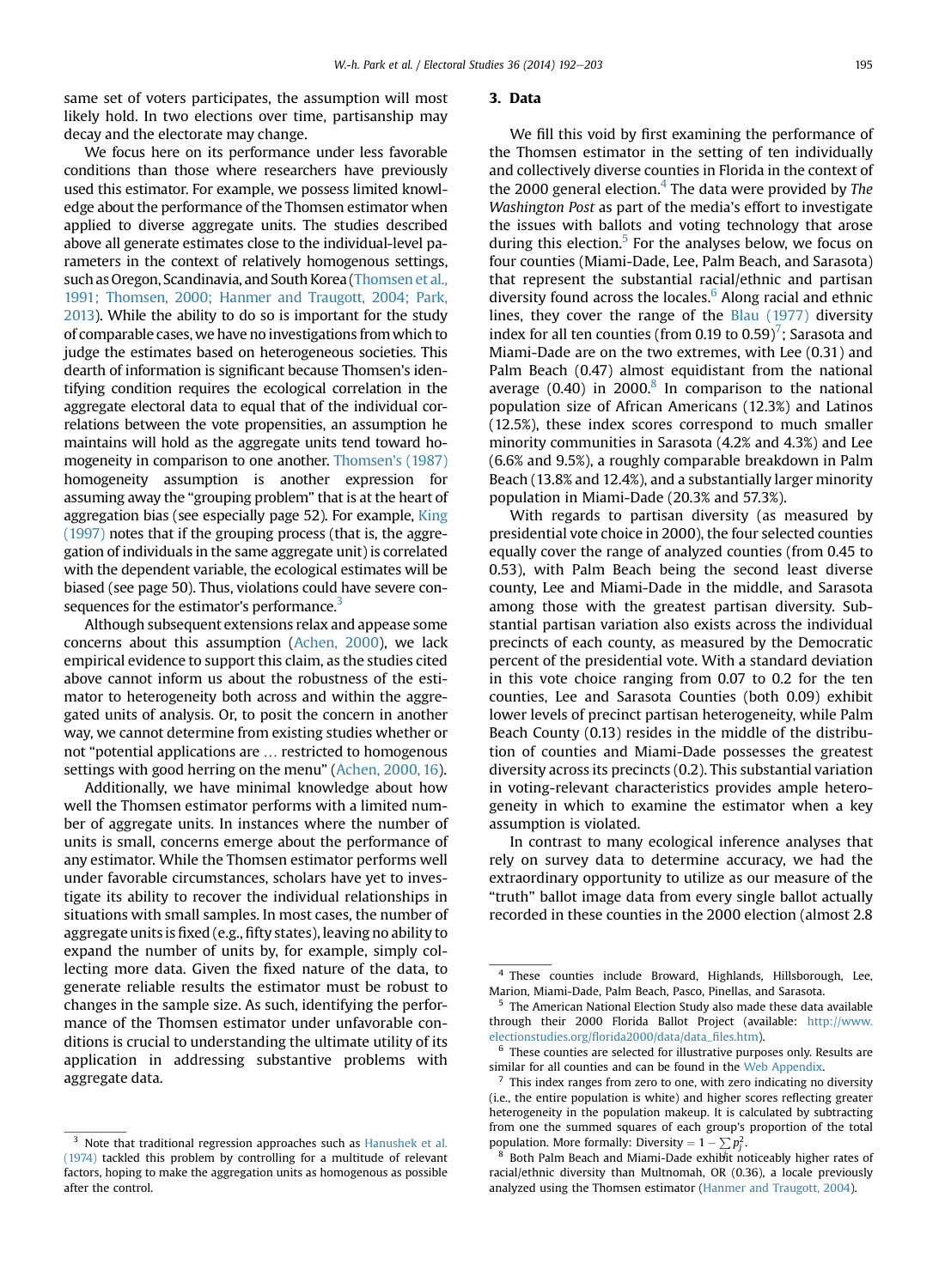Table 1A Tabulated vote proportions from ballot images, Miami-Dade 2000.

|                |                                   | U.S. Senate race                  |              |                                           |                                  |                                      |
|----------------|-----------------------------------|-----------------------------------|--------------|-------------------------------------------|----------------------------------|--------------------------------------|
|                |                                   | Republican Democrat Others Resid. |              |                                           | votes                            | Total                                |
| President Bush | Gore<br>Others<br>Resid.<br>votes | 35.55%<br>3.03%<br>0.29%<br>0.73% | 42.23% 2.15% | 3.13% 1.02%<br>0.50% 0.21%<br>1.54% 0.44% | 3.73%<br>3.66%<br>0.10%<br>1.71% | 265.211<br>311.879<br>6691<br>26.927 |
|                | Total                             | 241.804                           |              |                                           |                                  | 289.396 23.328 56.180 610.708        |

Note: Table A presents the actual vote proportions tabulated from the ballot images, while Table B presents the Thomsen estimates of the vote proportions by using precinct-level data aggregated from the ballot images. Index of dissimilarity  $= 2.72\%$  (measurement of the difference between the two transition matrices, defined as the total sum of absolute deviations divided by two).

Source: 2000 Florida Ballots Project.

million ballots in total). Doing so allows us to avoid concerns with survey data about the lack of an adequate number of individual cases per aggregation unit, as well as errors in the responses. Because we know how each individual vote is recorded (as opposed to one's recall of how he/she voted), we can directly compare the Thomsen estimates to the actual vote proportions cast. To do so, we use these ballot images to examine the occurrence of straight and splitticket voting for president and member of the U.S. Senate, the top two races on the ballot, and then aggregate the individual ballot images to the precinct-level to use as our aggregate unit of analysis. $9$  Of course, one of the big lessons from the 2000 electionwas that voters make errors ([Caltech/](#page-10-0) [MIT, 2001; Herrnson et al., 2008; Wand et al., 2001](#page-10-0)). If anything, our use of these data provides a more stringent test, especially in the case of Palm Beach County where the butterfly ballot (see [Wand et al., 2001\)](#page-11-0), an exogenous shock, served to disrupt the underlying micro-foundation.<sup>10</sup>

## 4. Results

## 4.1. Recovering voting patterns in diverse settings

We examine the Thomsen estimates for Miami-Dade County first. As noted earlier, Miami-Dade is diverse relative to the other counties in Florida and the nation as a whole. This diversity is also marked by substantial heterogeneity in its Latino composition. Roughly half of the Latino population, for example, is of Cuban descent, and such individuals tend to be much more likely to vote Republican than the rest of the dominant Latino communities. In addition to the candidates for the two major parties, we examine other candidates (votes for Nader added with votes for all Table 1B

Estimated vote proportions using Thomsen estimator from precinct-level data ( $N = 613$ ), Miami-Dade 2000.

|                |              | U.S. Senate race                        |                    |                   |         |  |
|----------------|--------------|-----------------------------------------|--------------------|-------------------|---------|--|
|                |              | Republican Democrat Others Resid, votes |                    |                   |         |  |
| President Bush | Gore         | 35.02%<br>3.25%                         | 41.43% 2.71% 3.68% | 3.44% 0.56% 4.41% |         |  |
|                | Others       | 0.56%                                   |                    | 0.46% 0.02%       | 0.05%   |  |
|                | Resid, votes | 0.76%                                   |                    | 2.06% 0.53%       | - 1 06% |  |

Note: Table A presents the actual vote proportions tabulated from the ballot images, while Table B presents the Thomsen estimates of the vote proportions by using precinct-level data aggregated from the ballot images. Index of dissimilarity  $= 2.72\%$  (measurement of the difference between the two transition matrices, defined as the total sum of absolute deviations divided by two).

Source: 2000 Florida Ballots Project.

other candidates) and residual votes (combination of undervotes and overvotes). $11$  Table 1A presents the actual vote proportions tabulated from ballot images of straight and split-ticket voting in the 2000 election, while Table 1B presents the estimated vote proportions from precinctlevel data. As is evident, our Thomsen estimates from the aggregate-level data are remarkably similar to the actual vote proportions garnered from the individual-level ballot images. Only in the case of voting for Gore and the Democratic candidate for Senate, Bill Nelson, does the difference (0.80 points) in the estimated and actual vote proportions surpass three-quarters of a percentage point, and only in four of the other fifteen cells does the difference exceed half of a percentage point. Thus, scholars employing precinctlevel data and the Thomsen estimator would conclude correctly, as evidenced by the ballot image data, that a slightly larger percentage of Bush voters cast a vote for Nelson than Gore voters cast a vote for the Republican Senate candidate, Bill McCollum.<sup>12</sup> The significant similarity between the actual and estimated vote proportions suggests that the Thomsen estimator produces reliable predictions when there is substantial demographic diversity within and across the units of aggregation.

In addition to generating results that are incredibly close to the actual vote proportions in the county, the Thomsen estimator also captures a number of key relationships between vote transitions that are missed by other estimators. That is, as well as the obvious value of getting closer to the actual results than other techniques, the Thomsen estimator ensures that the substantive conclusions supported by the analysis are consistent with the relationships found in the individual-level data. This contrasts sharply with another common estimator, King's EI, which does not recover several important patterns in the data and thus would lead researchers to draw incorrect conclusions about political behavior in the 2000 election. For example, as noted above, in Miami-Dade both the ballot image results and Thomsen results show that the proportion of Bush

 $9\,$  We omit all precincts created to identify sets of absentee ballots from our analyses, which creates a more conservative test as it reduces the number of cases. The results remain robust for analyses (not shown) run with the inclusion of these precincts.

 $10<sup>10</sup>$  Because we are concerned with testing the ability of the estimator to recover the individual-level votes and, unlike tests using survey data, we directly create the aggregate-level data from the individual-level data, any errors voters made in terms of recording their intentions on the ballot will be reflected at both the individual and aggregate levels.

 $11$  The results are robust to disaggregating the combined categories.

 $12$  Using the individual-level data, among those who voted for Bush, 7.2% voted for the Democratic Senate candidate, Bill Nelson. Among those voting for Gore, 5.9% voted for the Republican candidate for Senate, Bill McCollum. The Thomsen estimates of these proportions are 7.9% and 6.4%, respectively.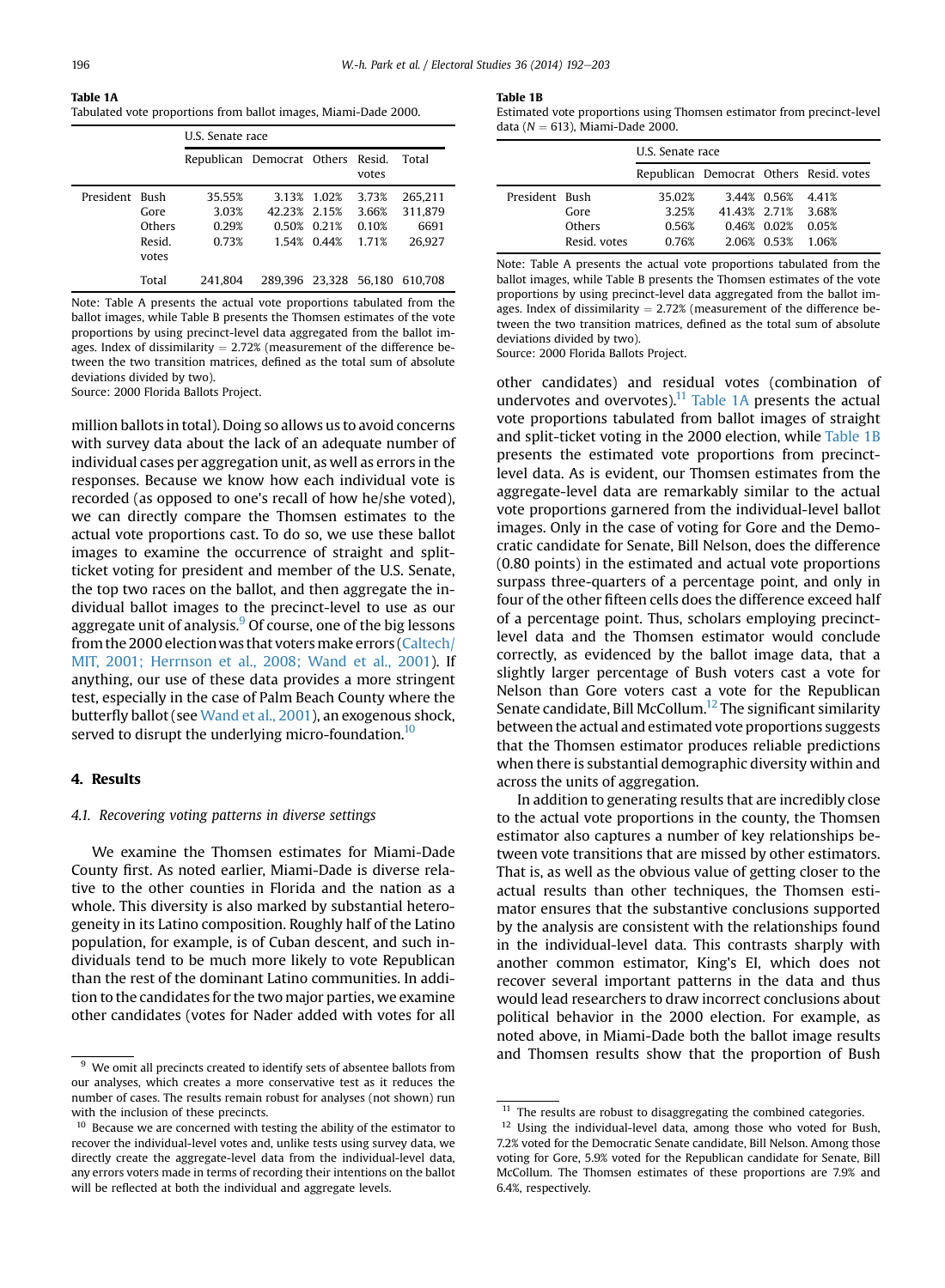voters who split their ticket by voting for the Democratic Senate candidate was larger than the proportion of Gore voters who split their ticket by voting for the Republican Senate candidate. Not only are King's EI estimates far from the mark in absolute terms, they also incorrectly suggest voting for the other major party candidate in the Senate race was more likely among Gore than Bush voters.<sup>13</sup> In other words, while Thomsen's estimator recovered the relative rates of ticket-splitting among Democrats and Republicans, the EI estimator did not. The EI estimates relating to presidential residual votes are similarly misleading. A key result in this election was that those thought most likely to support Democrats were more prone to voting errors. This feature is evident in both the ballot image results (1.54% recorded a residual vote for president and voted for the Senate Democrat while 0.73% recorded a residual vote for president and voted for the Senate Republican) and Thomsen results (2.06% recorded a residual vote for president and voted for the Senate Democrat while 0.76% recorded a residual vote for president and voted for the Senate Republican). The EI results do not follow the same pattern, but rather indicate that more presidential residual voters voted Republican for Senate (0.04% recorded a residual vote for president and voted for the Senate Democrat while 0.05% recorded a residual vote for president and voted for the Senate Republican). In sum, we see that the estimator one uses can clearly influence the accuracy of the conclusions one can draw.<sup>14</sup>

To conduct a more formal analysis of the differences between our ecological inference estimates and the true vote proportions, we measure the index of dissimilarity presented in [Thomsen \(1987\)](#page-11-0). [Thomsen et al. \(1991\)](#page-11-0) describe the index of dissimilarity as "the proportion of votes which must be relocated in one sub-table to construct the other sub-table" (447). For example, take the  $2 \times 2$ tables presented in [Fig. 1](#page-6-0) and constructed from hypothetical data to represent the actual and estimated vote proportions. In the actual (hypothetical) data (1A), forty-five percent of voters select both the Republican presidential and senatorial candidates (RR), forty-five percent choose both Democratic candidates (DD), and an equal number (five percent each) divide their votes across the two splitticket options (RD and DR). The estimated results (1B), however, correspond to RR, DD, RD, and DR support rates of forty, fifty, six, and four percent, respectively. The index of dissimilarity between the two matrices is defined as the total sum of absolute deviations divided by two. As such, we first calculate these deviations, which are simply the differences in each cell  $(45 - 40 = 5; 5 - 4 = 1; 5 - 6 = -1;$  $45 - 50 = -5$ ). We then take the sum of their absolute value (5  $+$  1  $+$  1  $+$  5  $=$  12) and divide this figure by two. The last step is taken since the relocation of some values negates the necessity to relocate others (i.e., to alter the actual and estimated proportion of split-ticket voting, a shift of one percent from the RD to DR cell balances those two cells and does not require any reciprocal movement from the DR to RD cell). In this hypothetical scenario, the index of dissimilarity is 6% (12/2).

Returning to Tables 1A and 1B, we find that the apparent impressive performance of the Thomsen estimator suggested by a cursory observation of the tables is confirmed by the implementation of this test. For Miami-Dade County, the index of dissimilarity between the tabulated vote proportions from ballot images and our estimated vote proportions from precinct data is 2.72%. We should note that this index of dissimilarity is lower than those calculated by other studies employing the Thomsen estimator [\(Hanmer and Traugott,](#page-11-0) [2004; Thomsen, 2000; Thomsen et al., 1991](#page-11-0)) and lower than the estimate from King's EI (see Appendix Table B).

While the Thomsen estimator performs best for Miami-Dade (out of all ten counties), it produces impressive results for the other counties as well. For example, in comparing the tabulated vote proportions for Palm Beach (found in Table 2A) with the estimated proportions from the precinct-level data (found in Table 2B), the difference is greater than one percentage point in only one cell (that of the residual votes in the race for president and votes for Nelson), with an overall index of dissimilarity of 3.50%. The test in Palm Beach is particularly interesting given that county's use of the butterfly ballot, which led to an unexpectedly large proportion of votes for Pat Buchanan ([Wand](#page-11-0) [et al., 2001\)](#page-11-0). When we separate out the votes for Buchanan from the "others" category, we see that the Thomsen estimator recovers a key feature of the election results in Palm Beach—a disproportionate number of those who registered a vote for Buchanan also voted for Nelson. That is, the Thomsen estimate of the proportion who voted for Buchanan who then selected the Democratic Senate candidate of 72.21% is very close to the actual percentage of 71.99% calculated from the individual-level data.

The results in Sarasota County and Lee County are also quite good. The differences between the tabulated (Table 3A) and estimated (Table 3B) vote proportions for Sarasota County are somewhat larger overall (with an index of dissimilarity of 5.15%), but only in three cases do the cell differences exceed a single percentage point (two percentage points in two of the cases). Even in the case of Lee County (tabulated and estimated proportions found in Tables 4A and 4B, respectively), where the index of dissimilarity (6.59%) is largest, only four comparisons exhibit a difference greater than one percentage point, with only three of these variations near or above two percentage

<sup>&</sup>lt;sup>13</sup> King's EI estimates the total percentage of those voting for Bush and the Senate Democrat as 0.19% (compared to 3.13% using the actual ballot image data and 3.44% using Thomsen's approach), and the total percentage voting for Gore and the Senate Republican as 0.81% (compared to 3.03% using the ballot image data and 3.25% using Thomsen's approach). Moreover, King's EI estimates the percentage voting for the Senate Democrat among those who voted for Bush as 0.43% (compared to 7.21% using the ballot image data and 7.93% using Thomsen's approach), and the percentage voting for the Senate Republican among those who voted for Gore as 1.59% (compared to 5.93% using the ballot image data and 6.37% using Thomsen's approach).

<sup>&</sup>lt;sup>14</sup> The results above that compare Thomsen to EI with respect to major party straight- and split-ticket voting reflect a general pattern. Regressionbased techniques tend to overstate the degree of straight-ticket voting and thus under-estimate split-ticket voting (see [Park, 2008a](#page-11-0) for a proof confirming this bias). This is the case for EI in every county in our data set, with some substantively large discrepancies. The Thomsen estimator performs better in each case, by a factor as large as 21 and almost always by a factor of 2 or more. We present the rates of major party straight- and split-ticket voting from the actual ballot image data, as well as those generated by the Thomsen and EI estimators, in Appendix Table A.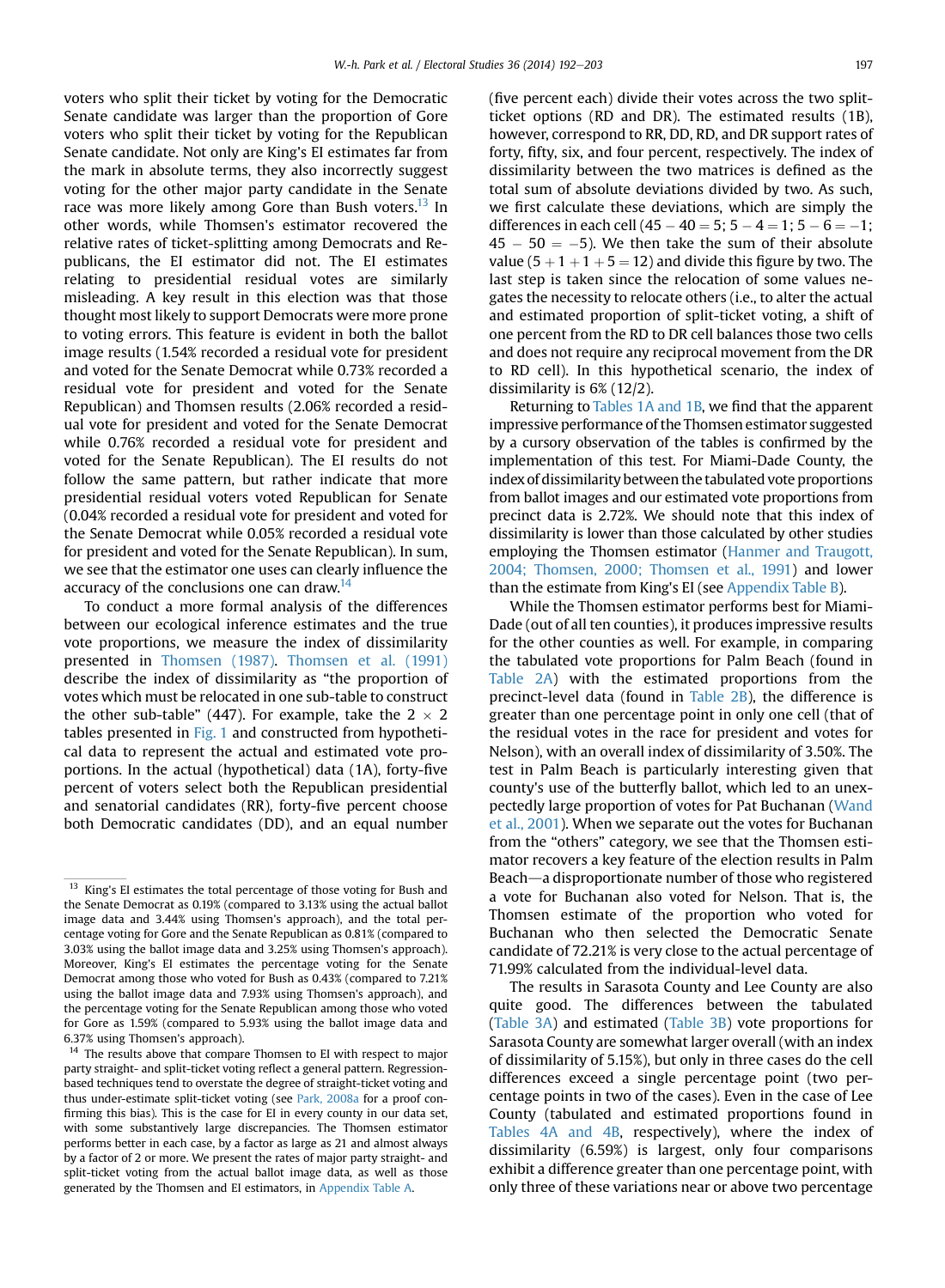<span id="page-6-0"></span>

|          | R President | D President |
|----------|-------------|-------------|
| R Senate | 45%         | 5%          |
| D Senate | $5\%$       |             |

1A - Tabulated (Hypothetical) Results

R President D President R Senate 40%  $4%$ D Senate  $6%$ 50%

**1B** - Estimated (Hypothetical) Results

Fig. 1. Illustration of index of dissimilarity calculation via hypothetical data.

## Table 2A

Tabulated vote proportions from ballot images, Palm Beach 2000.

|                |                                   | U.S. Senate race                  |                       |                                           |                                  |                                      |
|----------------|-----------------------------------|-----------------------------------|-----------------------|-------------------------------------------|----------------------------------|--------------------------------------|
|                |                                   | Republican Democrat Others Resid. |                       |                                           | votes                            | Total                                |
| President Bush | Gore<br>Others<br>Resid.<br>votes | 26.27%<br>4.32%<br>0.57%<br>1.34% | 50.69% 1.37%          | 3.90% 0.55%<br>1.26% 0.33%<br>3.64% 0.26% | 1.16%<br>2.62%<br>0.20%<br>1.50% | 130.686<br>241.802<br>9673<br>27.641 |
|                | Total                             | 133.195                           | 243.816 10.300 22.491 |                                           |                                  | 409.802                              |

Note: Table A presents the actual vote proportions tabulated from the ballot images, while Table B presents the Thomsen estimates of the vote proportions by using precinct-level data aggregated from the ballot images. Index of dissimilarity  $= 3.50\%$  (measurement of the difference between the two transition matrices, defined as the total sum of absolute deviations divided by two).

Source: 2000 Florida Ballots Project.

#### Table 2B

Estimated vote proportions using Thomsen estimator from precinct-level data ( $N = 506$ ), Palm Beach 2000.

|                |              | U.S. Senate race                        |        |        |       |  |  |
|----------------|--------------|-----------------------------------------|--------|--------|-------|--|--|
|                |              | Republican Democrat Others Resid. votes |        |        |       |  |  |
| President Bush |              | 26.77%                                  | 3.06%  | 1.00%  | 1.06% |  |  |
|                | Gore         | 3.80%                                   | 50.51% | 1 2 3% | 3.47% |  |  |
|                | Others       | 1.05%                                   | 1.06%  | 0.10%  | 0.16% |  |  |
|                | Resid, votes | 0.89%                                   | 487%   | 0.18%  | 0.80% |  |  |

Note: Table A presents the actual vote proportions tabulated from the ballot images, while Table B presents the Thomsen estimates of the vote proportions by using precinct-level data aggregated from the ballot images. Index of dissimilarity  $= 3.50\%$  (measurement of the difference between the two transition matrices, defined as the total sum of absolute deviations divided by two). Source: 2000 Florida Ballots Project.

#### Table 3A

Tabulated vote proportions from ballot images, Sarasota 2000.

|           |                                                  | U.S. Senate race                        |                                   |                                  |                                  |                                  |
|-----------|--------------------------------------------------|-----------------------------------------|-----------------------------------|----------------------------------|----------------------------------|----------------------------------|
|           |                                                  | Republican Democrat Others Resid. Total |                                   |                                  | votes                            |                                  |
| President | <b>Bush</b><br>Gore<br>Others<br>Resid.<br>votes | 42.28%<br>4.75%<br>1.02%<br>0.44%       | 5.21%<br>37.71%<br>1.30%<br>0.42% | 0.88%<br>1.27%<br>0.62%<br>0.06% | 1.44%<br>1.73%<br>0.21%<br>0.64% | 69.836<br>63.742<br>4411<br>2201 |
|           | Total                                            | 67.968                                  | 62.593                            | 3969                             | 5660                             | 140.190                          |

Note: Table A presents the actual vote proportions tabulated from the ballot images, while Table B presents the Thomsen estimates of the vote proportions by using precinct-level data aggregated from the ballot images. Index of dissimilarity  $= 5.15\%$  (measurement of the difference between the two transition matrices, defined as the total sum of absolute deviations divided by two).

Source: 2000 Florida Ballots Project.

Estimated vote proportions using Thomsen estimator from precinct-level data ( $N = 141$ ), Sarasota 2000.

|                |              | U.S. Senate race |        |       |                                         |  |
|----------------|--------------|------------------|--------|-------|-----------------------------------------|--|
|                |              |                  |        |       | Republican Democrat Others Resid, votes |  |
| President Bush |              | 44.17%           | 4.05%  | 0.55% | 1 05%                                   |  |
|                | Gore         | 2.46%            | 38 29% | 2.01% | 2.70%                                   |  |
|                | Others       | 1 23%            | 153%   | 0.22% | 0.17%                                   |  |
|                | Resid, votes | 0.63%            | 0.78%  | 0.05% | 0.12%                                   |  |

Note: Table A presents the actual vote proportions tabulated from the ballot images, while Table B presents the Thomsen estimates of the vote proportions by using precinct-level data aggregated from the ballot images. Index of dissimilarity  $= 5.15\%$  (measurement of the difference between the two transition matrices, defined as the total sum of absolute deviations divided by two).

Source: 2000 Florida Ballots Project.

#### Table 4A

Tabulated vote proportions from ballot images, Lee 2000.

|           |                                                  | U.S. Senate race                        |                                   |                                  |                                  |                                  |
|-----------|--------------------------------------------------|-----------------------------------------|-----------------------------------|----------------------------------|----------------------------------|----------------------------------|
|           |                                                  | Republican Democrat Others Resid. Total |                                   |                                  | votes                            |                                  |
| President | <b>Bush</b><br>Gore<br>Others<br>Resid.<br>votes | 48.23%<br>6.35%<br>0.97%<br>1.02%       | 4.90%<br>31.14%<br>0.92%<br>0.60% | 0.90%<br>1 28%<br>0.50%<br>0.10% | 1.10%<br>1.21%<br>0.12%<br>0.66% | 92.604<br>67.155<br>4224<br>3994 |
|           | Total                                            | 95.041                                  | 63.080                            | 4660                             | 5196                             | 167.977                          |

Note: Table A presents the actual vote proportions tabulated from the ballot images, while Table B presents the Thomsen estimates of the vote proportions by using precinct-level data aggregated from the ballot images. Index of dissimilarity  $= 6.59%$  (measurement of the difference between the two transition matrices, defined as the total sum of absolute deviations divided by two).

Source: 2000 Florida Ballots Project.

#### Table 4B

Estimated vote proportions using Thomsen estimator from precinct-level data ( $N = 150$ ), Lee 2000.

|                |              | U.S. Senate race                        |        |       |       |  |
|----------------|--------------|-----------------------------------------|--------|-------|-------|--|
|                |              | Republican Democrat Others Resid. votes |        |       |       |  |
| President Bush |              | 50.94%                                  | 2.94%  | 0.44% | 0.82% |  |
|                | Gore         | 3.52%                                   | 32.28% | 2.13% | 2.05% |  |
|                | Others       | 1.20%                                   | 1.10%  | 0.13% | 0.09% |  |
|                | Resid, votes | 0.93%                                   | 1 2 4% | 0.08% | 0.14% |  |

Note: Table A presents the actual vote proportions tabulated from the ballot images, while Table B presents the Thomsen estimates of the vote proportions by using precinct-level data aggregated from the ballot images. Index of dissimilarity  $= 6.59\%$  (measurement of the difference between the two transition matrices, defined as the total sum of absolute deviations divided by two).

Source: 2000 Florida Ballots Project.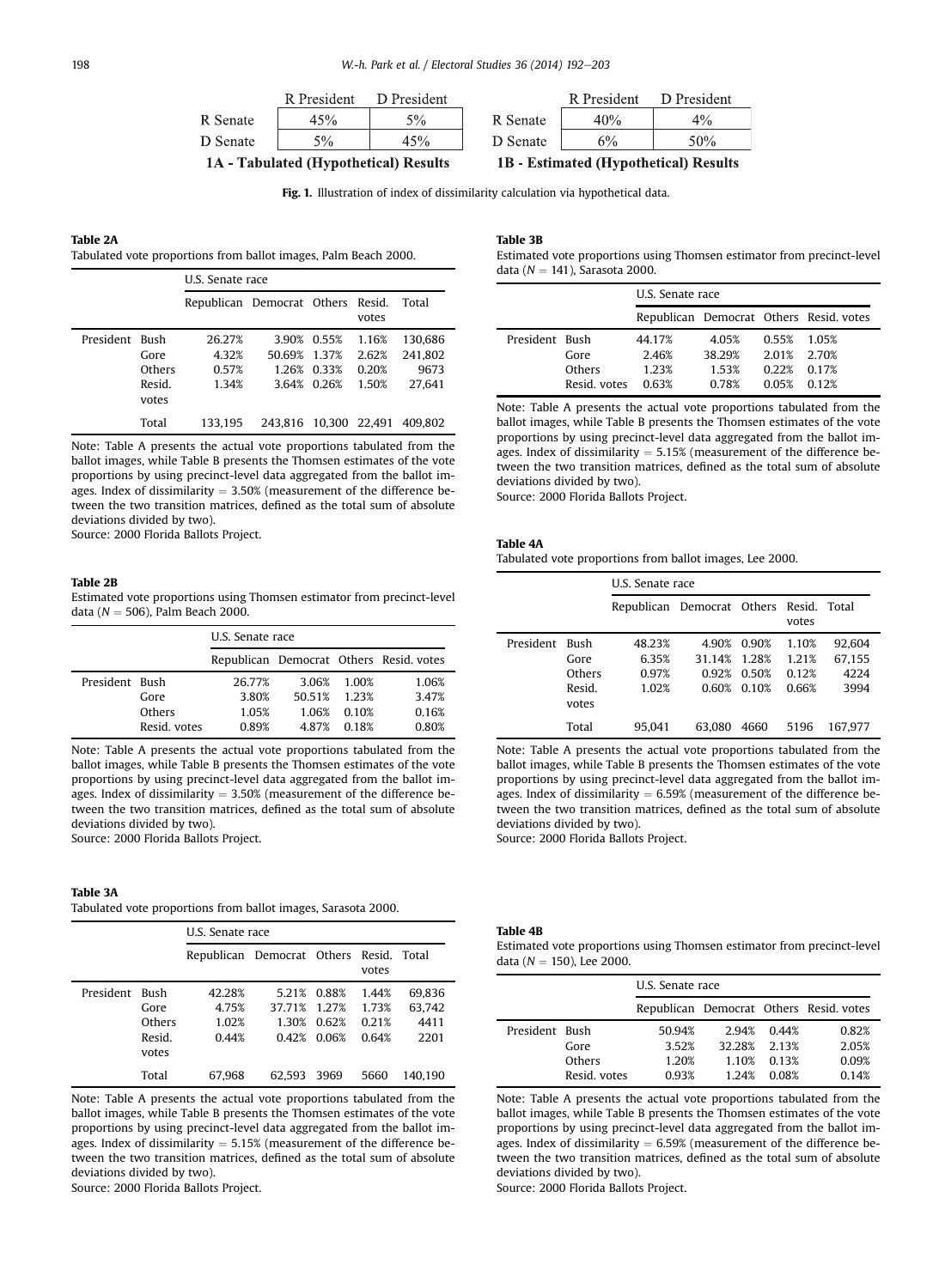<span id="page-7-0"></span>

Fig. 2. Bias of the Thomsen estimates by sample size for Miami-Dade County. Note: Figures show the bias of the estimates in voting for the specified presidential and senatorial candidates. Bias is defined as the difference between the ecological estimate of the voting proportion and the actual ballot tabulation (i.e. a bias of zero means that the estimated and actual proportions are the same). Source: 2000 Florida Ballots Project.

points. This minimal variation between the estimated and actual vote proportions across all counties, combined with index of dissimilarities that compare favorably with those calculated by other studies [\(Hanmer and Traugott, 2004;](#page-11-0) [Thomsen, 2000; Thomsen et al., 1991\)](#page-11-0), demonstrates the ability of the Thomsen estimator to generate estimates close to the individual-level estimates when faced with significant diversity (both racial/ethnic and partisan).

## 4.2. Thomsen estimator and small samples

The substantial similarity between the actual vote proportions and our estimates for these counties provides convincing evidence of the robustness of the Thomsen estimator to significant heterogeneity within and across aggregate units. The counties analyzed here are also diverse in terms of their size. Though the Thomsen estimator tended to perform better in the counties with a large number of precincts, it also performed admirably in the counties with a small number of precincts. For example, though the estimates from Highlands County are based on only 18 precincts, the index of dissimilarity was just 5.78% (for more see Web Appendix Tables 1A-6B). We now turn to a stricter test of the performance of the Thomsen estimator as the number of aggregate units decreases.

To perform this more rigorous test, we developed a resampling procedure using the individual-level ballot data from Florida. First, for each county within a specified unit of precincts (10, 20, 30, 50, 100, 200), we drew individual ballots from a random sample of precincts. Second, we calculated the relevant vote proportions and treated these results as the "truth". Third, we aggregated the individual ballots by precinct. Fourth, we estimated the relevant vote proportions based on the aggregate units generated from the individual ballots. Fifth, for each cell, we calculated the bias in the aggregate estimate, defined as the difference between the proportions calculated from the individual ballot data and estimated proportion from the aggregated precinct data. Finally, we repeated this process one thousand times for each sample size.

Because the procedure calculates the bias for each individual cell, we do not have space to present all of these results for a single county, let alone the four counties discussed above. Instead, we focus on the two counties with the lowest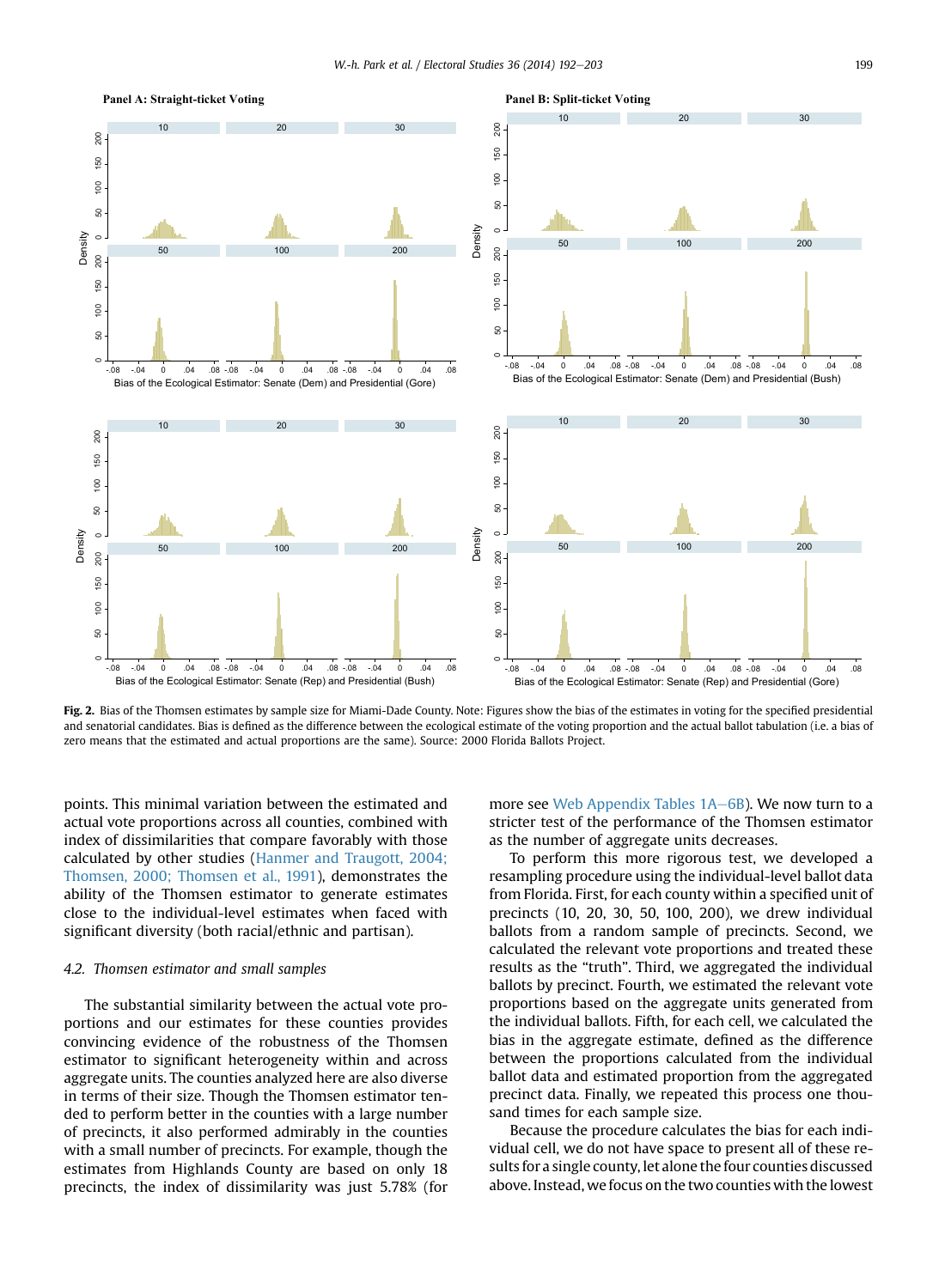

Fig. 3. Bias of the Thomsen estimates by sample size for Lee County. Note: Figures show the bias of the estimates in voting for the specified presidential and senatorial candidates. Bias is defined as the difference between the ecological estimate of the voting proportion and the actual ballot tabulation (i.e. a bias of zero means that the estimated and actual proportions are the same). Source: 2000 Florida Ballots Project.

and highest indices of dissimilarity (Miami-Dade and Lee,<sup>15</sup> respectively), and only discuss the instances of major party straight and split-ticket voting (i.e. Bush and McCollum, Gore and Nelson, Bush and Nelson, Gore and McCollum).<sup>16</sup>

The estimates are presented in [Fig. 2](#page-7-0) (Miami-Dade) and Fig. 3 (Lee), with the straight-ticket estimates shown in Panel A and the split-ticket estimates in Panel B. In Miami-Dade, across all four patterns of behavior the bias is quite small. Even at just fifty observations the errors never exceed an absolute value of 0.02. Though the variance in this distribution decreases as the sample size increases, even at thirty observations the bias remains close to the absolute value of 0.02. For the estimates of split-ticket voting, Gore to McCollum and Bush to Nelson, the estimate of the bias is quite close to zero, even at a sample size of just twenty precincts (see Panel B of [Fig. 2](#page-7-0)). While the estimates for Lee County are more biased than those for Miami-Dade, overall the bias tends to be small here as well.

With as few as thirty observations, across almost all of the runs the bias is less than 0.04 in absolute value, and the estimator does equally well in retrieving all four combinations of straight and split-ticket voting. Thus, even with the county that proves most difficult for the Thomsen estimator, accurate estimates of voting behavior can be recovered from as little as thirty aggregate units.<sup>17</sup>

As a final and even more conservative test of the Thomsen estimator, we combine the precinct data from all ten counties to create a hypothetical "state" comprised of 2915 precincts that exhibits greater variation than any single county in the analysis. We perform the same resampling procedure used for the individual counties, and present the results in [Fig. 4](#page-9-0) for straight and split-ticket voting for presidential and senatorial candidates (results are similar across all combinations of cells). $18$  The low levels of bias in

Since Lee County has fewer than 200 precincts we vary the sample size only up to 100 precincts.

While we focus on these comparisons, the results are similar across all cells and across all counties. Estimates of the biases not presented here are available from the authors upon request.

<sup>&</sup>lt;sup>17</sup> We also evaluated how the index of dissimilarity is affected by changes in the number of aggregate units. Consistent with the general patterns discussed earlier, the results indicate that the Thomsen estimator performs well even when the number of aggregate units drops to thirty. These results are available upon request.

<sup>&</sup>lt;sup>18</sup> The index of dissimilarity between the actual and estimated vote proportions for the hypothetical state is 2.42%.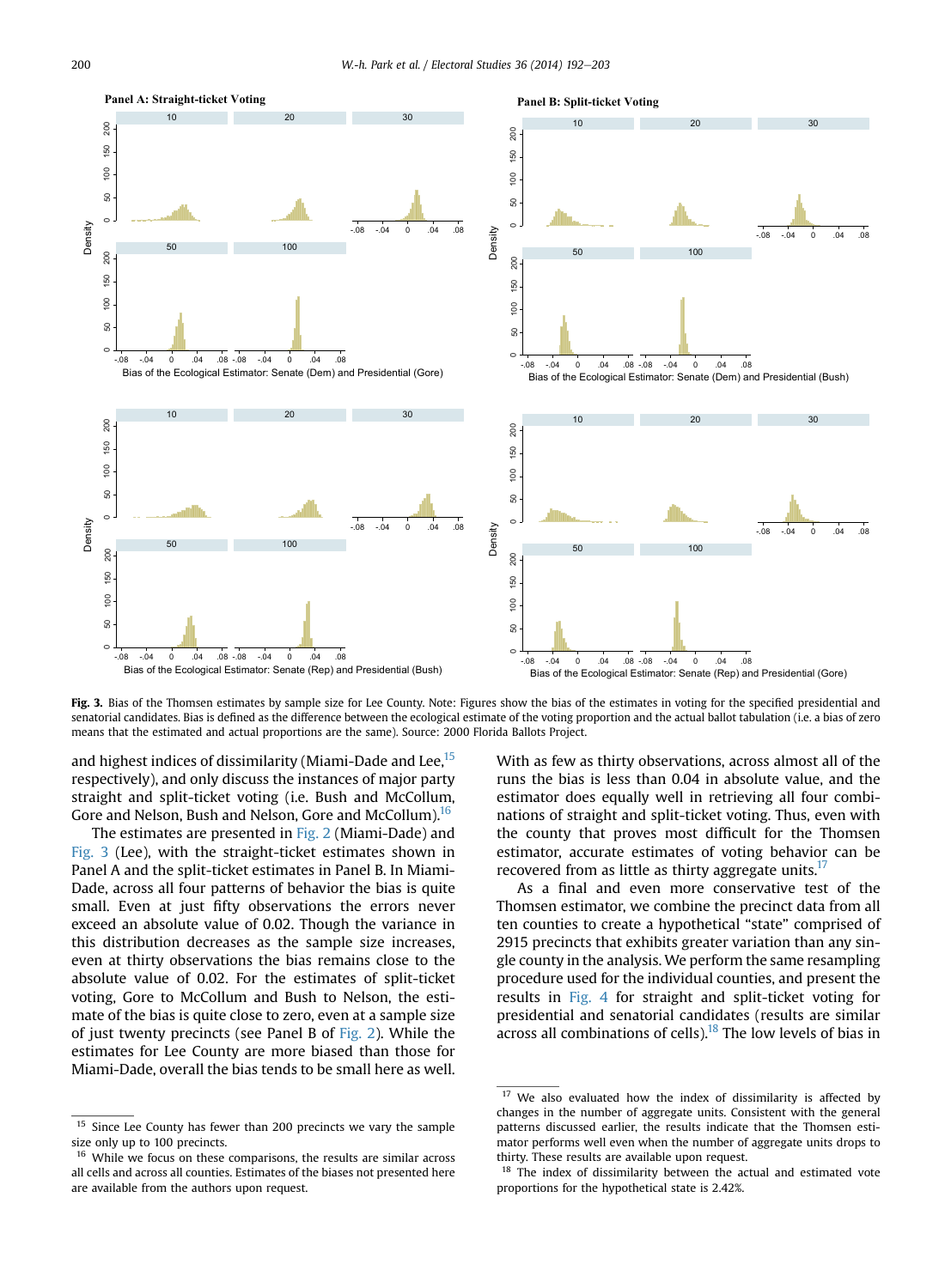<span id="page-9-0"></span>

Fig. 4. Bias of the Thomsen estimates by sample size for hypothetical state. Note: Figures show the bias of the estimates in voting for the specified presidential and senatorial candidates. Bias is defined as the difference between the ecological estimate of the voting proportion and the actual ballot tabulation (i.e. a bias of zero means that the estimated and actual proportions are the same). Source: 2000 Florida Ballots Project.

the estimates are remarkable; while draws of ten or twenty precincts produce noticeable tails in the distribution of the errors, the estimator recovers the "state's" voting patterns with limited bias using as few as thirty or fifty precincts. These results remain robust even if we remove Miami-Dade Country, demonstrating that its large number of precincts and the strong performance of the estimator when recovering its individual-level vote proportions (in comparison to the other counties) do not drive the estimator's performance regarding the hypothetical state.

## 5. Conclusion

Problems of ecological inference have long been of interest to scholars, who have developed a number of approaches to address them. One method, the Thomsen estimator, is particularly appealing for scholars of electoral dynamics given its theoretical foundation. Importantly, the Thomsen estimator recovers the individual-level behavior quite well with regards to voter transition rates across elections and across races within an election, generating closer estimates to the individual results than those found in previous analyses. This conclusion holds when the population under investigation is diverse on both demographic and partisan measures across and within the aggregate-level units. The estimator

also performs well even when the number of aggregate units is quite small, demonstrating the robustness of the Thomsen estimator to changes in sample size.

The robustness of the Thomsen estimator to both diverse and small samples suggests significant confidence in its application to a number of questions in the study of elections. In addition to general interest in straight- and split-ticket voting, there are a variety of applications in the realm of election reform; the study of changes in voting machines, early voting, absentee voting, and changes in ballot format (e.g., straight-party device) could all benefit from the implementation of this statistical technique. The evidence presented here suggests that scholars can have significant confidence in applying the estimator to problems of ecological inference, even when the nature of the data is less than ideal.

### Acknowledgements

Won-ho Park received support from the National Research Foundation of Korea Grant funded by the Korean Government (NRF-2013S1A3A2054311). We would like to thank Chris Achen, Ernesto Calvo, Mike Traugott, Paul Herrnson, Dick Niemi, Fred Conrad, Ben Bederson, the anonymous reviewers, and the editor for helpful discussions and feedback. All errors are our own.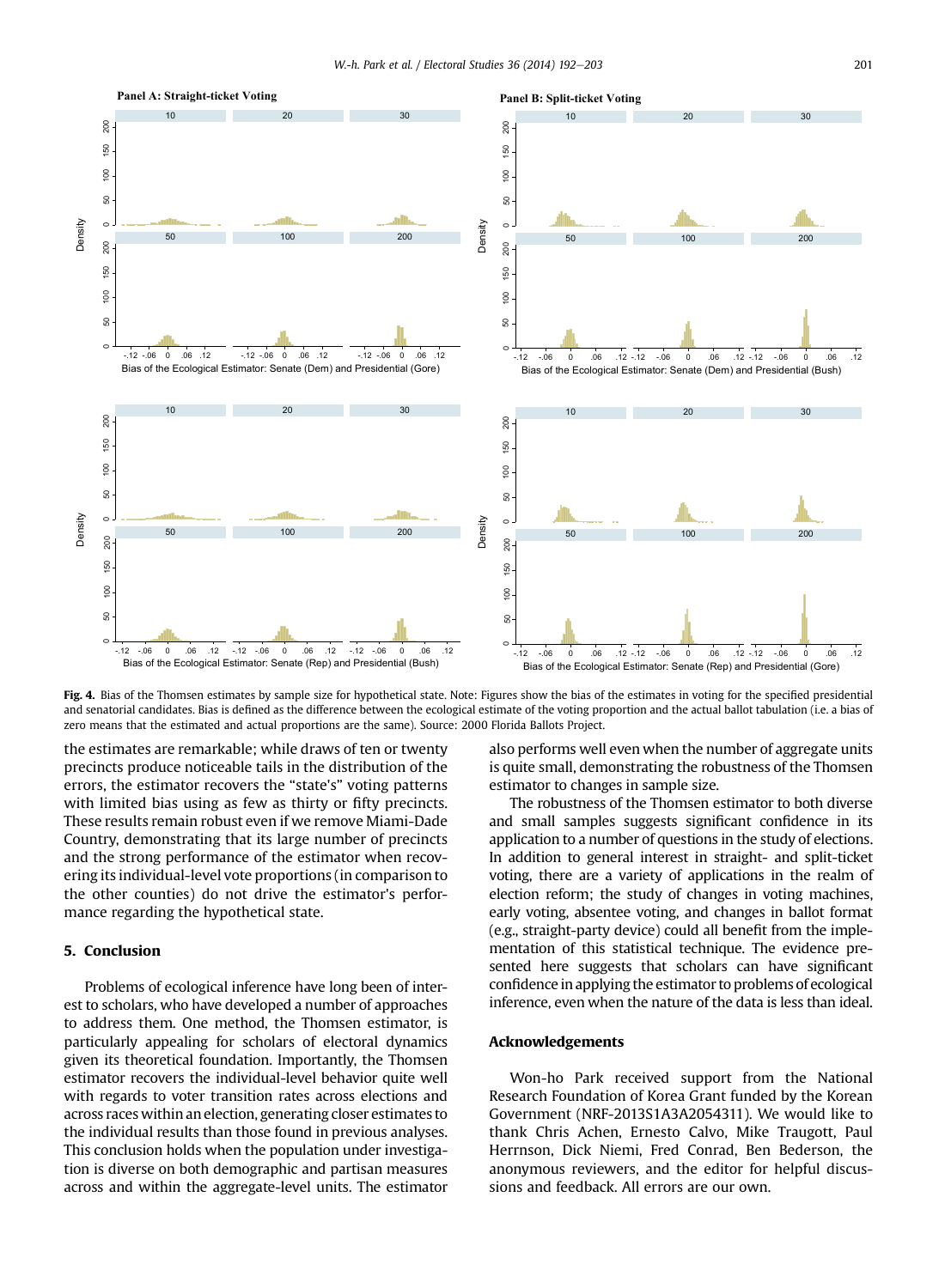## <span id="page-10-0"></span>Appendix A. Supplementary material

Supplementary data related to this article can be found at <http://dx.doi.org/10.1016/j.electstud.2014.08.006>.

#### Appendix Table A

Total percentage of major party straight-ticket voters using King's EI, Thomsen's estimator, and individual ballot images in Florida Counties, 2000.

| County       | King's EI | Thomsen estimator | <b>Ballot</b> images | Difference: King - Ballot images | Difference: Thomsen - Ballot images |
|--------------|-----------|-------------------|----------------------|----------------------------------|-------------------------------------|
| Broward      | 90.95%    | 84.68%            | 83.91%               | 7.04%                            | 0.77%                               |
| Highlands    | 86.94%    | 83.75%            | 80.37%               | 6.57%                            | 3.38%                               |
| Hillsborough | 85.96%    | 78.17%            | 79.76%               | 6.20%                            | $-1.59%$                            |
| Lee          | 84.26%    | 83.22%            | 79.37%               | 4.89%                            | 3.85%                               |
| Marion       | 86.40%    | 82.64%            | 79.93%               | 6.47%                            | 2.71%                               |
| Miami-Dade   | 84.96%    | 76.45%            | 77.78%               | 7.18%                            | $-1.33%$                            |
| Palm Beach   | 83.79%    | 77.28%            | 76.96%               | 6.83%                            | 0.32%                               |
| Pasco        | 83.89%    | 80.95%            | 77.96%               | 5.93%                            | 2.99%                               |
| Pinellas     | 87.07%    | 82.49%            | 79.42%               | 7.65%                            | 3.07%                               |
| Sarasota     | 87.23%    | 82.46%            | 79.99%               | 7.24%                            | 2.47%                               |

Note: EI analysis run in R using the ecological inference code integrated into Zelig [\(Imai et al., 2007a,b](#page-11-0)), which implements models using a nonlinear least squares approximation [\(Wittenberg et al., 2007](#page-11-0)). In contrast to earlier ecological inference approaches that are Bayesian in nature (see for example [Rosen](#page-11-0) [et al., 2001](#page-11-0)), this strategy implements a frequentist approximation of these Bayesian models. As such, it is not Bayesian by design and does not require priors or starting values to be specified.

Source: 2000 Florida Ballots Project.

## Appendix B

#### Appendix Table B

Index of dissimilarity comparisons for Thomsen's estimator and King's EI for voting patterns in Florida Counties, 2000.

|              | Thomsen estimator | King's EI |
|--------------|-------------------|-----------|
| Broward      | 3.04              | 8.38      |
| Highlands    | 5.78              | 9.36      |
| Hillsborough | 3.95              | 8.71      |
| Lee          | 6.59              | 7.58      |
| Marion       | 5.25              | 8.15      |
| Miami-Dade   | 2.72              | 10.78     |
| Palm Beach   | 3.50              | 9.57      |
| Pasco        | 5.95              | 7.59      |
| Pinellas     | 5.67              | 9.59      |
| Sarasota     | 5.15              | 9.44      |

Note: Index of dissimilarity is the measurement of the difference between the two transition matrices, defined as the total sum of absolute deviations divided by two. EI analysis run in R using the ecological inference code integrated into Zelig [\(Imai et al., 2007a,b](#page-11-0)), which implements models using a nonlinear least squares approximation ([Wittenberg et al., 2007\)](#page-11-0). In contrast to earlier ecological inference approaches that are Bayesian in nature (see for example [Rosen et al., 2001\)](#page-11-0), this strategy implements a frequentist approximation of these Bayesian models. As such, it is not Bayesian by design and does not require priors or starting values to be specified.

Source: 2000 Florida Ballots Project.

## References

- [Abramowitz, A.I., Saunders, K.L., 1998. Ideological realignment in the U.S.](http://refhub.elsevier.com/S0261-3794(14)00095-X/sref1) electorate. I. Politics  $60(3)$ ,  $634-652$  $634-652$ .
- [Achen, C.H., 2000. The Thomsen Estimator for Ecological Inference \(Un](http://refhub.elsevier.com/S0261-3794(14)00095-X/sref2)[published manuscript\). University of Michigan.](http://refhub.elsevier.com/S0261-3794(14)00095-X/sref2)
- [Achen, C.H., Shivley, P., 1995. Cross-level Inference. University of Chicago](http://refhub.elsevier.com/S0261-3794(14)00095-X/sref3) [Press, Chicago](http://refhub.elsevier.com/S0261-3794(14)00095-X/sref3).
- [Adolph, C., King, G., 2003. Analyzing second-stage ecological](http://refhub.elsevier.com/S0261-3794(14)00095-X/sref4) [regressions: comment on Herron and Shotts. Polit. Anal. 11 \(1\),](http://refhub.elsevier.com/S0261-3794(14)00095-X/sref4) [65](http://refhub.elsevier.com/S0261-3794(14)00095-X/sref4)-[76](http://refhub.elsevier.com/S0261-3794(14)00095-X/sref4).
- [Adolph, C., King, G., Herron, M.C., Shotts, K.W., 2003. A consensus on](http://refhub.elsevier.com/S0261-3794(14)00095-X/sref5) [second stage analyses in ecological inference models. Polit. Anal. 11](http://refhub.elsevier.com/S0261-3794(14)00095-X/sref5)  $(1), 86 - 94.$  $(1), 86 - 94.$  $(1), 86 - 94.$
- [Alesina, A., Rosenthal, H., 1995. Partisan Politics, Divided Government,](http://refhub.elsevier.com/S0261-3794(14)00095-X/sref6) [and the Economy. Cambridge University Press, New York](http://refhub.elsevier.com/S0261-3794(14)00095-X/sref6).
- [Alexseev, M.A., 2006. Ballot-box vigilantism? Ethnic population shifts](http://refhub.elsevier.com/S0261-3794(14)00095-X/sref7) [and xenophobic voting in post-Soviet Russia. Polit. Behav. 28 \(3\),](http://refhub.elsevier.com/S0261-3794(14)00095-X/sref7)  $211 - 240$  $211 - 240$ .
- [Altman, D., 2002. Popular initiatives in Uruguay: con](http://refhub.elsevier.com/S0261-3794(14)00095-X/sref8)fidence votes on [government or political loyalties? Elect. Stud. 21 \(4\), 617](http://refhub.elsevier.com/S0261-3794(14)00095-X/sref8)-[630](http://refhub.elsevier.com/S0261-3794(14)00095-X/sref8).
- [Beck, P.A., Baum, L., Clausen, A.R., Smith Jr., C.E., 1992. Patterns and](http://refhub.elsevier.com/S0261-3794(14)00095-X/sref9) [sources of ticket splitting in subpresidential voting. Am. Polit. Sci. Rev.](http://refhub.elsevier.com/S0261-3794(14)00095-X/sref9) [86 \(4\), 916](http://refhub.elsevier.com/S0261-3794(14)00095-X/sref9)-[928](http://refhub.elsevier.com/S0261-3794(14)00095-X/sref9).
- [Belli, R.F., Traugott, M.W., Beckmann, M.N., 2001. What leads to voting](http://refhub.elsevier.com/S0261-3794(14)00095-X/sref10) [overreports? Contrasts of overreporters to validated voters and](http://refhub.elsevier.com/S0261-3794(14)00095-X/sref10) [admitted nonvoters in the American national election studies. J. Off.](http://refhub.elsevier.com/S0261-3794(14)00095-X/sref10) [Statist. 17 \(4\), 479](http://refhub.elsevier.com/S0261-3794(14)00095-X/sref10)-[498](http://refhub.elsevier.com/S0261-3794(14)00095-X/sref10).
- [Benoit, K., Giannetti, D., Laver, M., 2006. Voter strategies with restricted](http://refhub.elsevier.com/S0261-3794(14)00095-X/sref11) [choice menus. Br. J. Polit. Sci. 36 \(3\), 459](http://refhub.elsevier.com/S0261-3794(14)00095-X/sref11)-[485](http://refhub.elsevier.com/S0261-3794(14)00095-X/sref11).
- [Blau, P.M., 1977. Inequality and heterogeneity: a primitive theory of social](http://refhub.elsevier.com/S0261-3794(14)00095-X/sref54) [structure. Free Press, New York](http://refhub.elsevier.com/S0261-3794(14)00095-X/sref54).
- [Brown, P.J., Payne, C.D., 1986. Aggregate data, ecological regression, and](http://refhub.elsevier.com/S0261-3794(14)00095-X/sref12) [voting transitions. J. Am. Statist. Assoc. 81 \(394\), 452](http://refhub.elsevier.com/S0261-3794(14)00095-X/sref12)-[460.](http://refhub.elsevier.com/S0261-3794(14)00095-X/sref12)
- [Burden, B.C., 2009. Candidate-driven ticket splitting in the 2000 Japanese](http://refhub.elsevier.com/S0261-3794(14)00095-X/sref13) elections. Elect. Stud.  $28(1)$ ,  $33-40$ .
- [Burden, B.C., Kimball, D.C., 1998. A new approach to the study of ticket](http://refhub.elsevier.com/S0261-3794(14)00095-X/sref14) [splitting. Am. Polit. Sci. Rev. 92 \(3\), 533](http://refhub.elsevier.com/S0261-3794(14)00095-X/sref14)-[544](http://refhub.elsevier.com/S0261-3794(14)00095-X/sref14).
- [Burden, B.C., Kimball, D.C., 2002. Why Americans Split Their Tickets:](http://refhub.elsevier.com/S0261-3794(14)00095-X/sref15) [Campaigns, Competition, and Divided Government. University of](http://refhub.elsevier.com/S0261-3794(14)00095-X/sref15) [Michigan Press, Ann Arbor.](http://refhub.elsevier.com/S0261-3794(14)00095-X/sref15)
- [Caltech/MIT Voting Technology Project, 2001. Voting: what Is, what Could](http://refhub.elsevier.com/S0261-3794(14)00095-X/sref16) [Be.](http://refhub.elsevier.com/S0261-3794(14)00095-X/sref16)
- [Calvo, E., Escolar, M., 2003. The local voter: a geographically weighted](http://refhub.elsevier.com/S0261-3794(14)00095-X/sref17) approach to ecological inference. Am. J. Polit. Sci.  $47$  (1),  $188-204$  $188-204$ .
- [Carsey, T.M., Layman, G.C., 2006. Changing sides or changing minds?](http://refhub.elsevier.com/S0261-3794(14)00095-X/sref18) Party identifi[cation and policy preferences in the American elec](http://refhub.elsevier.com/S0261-3794(14)00095-X/sref18)[torate. Am. J. Polit. Sci. 50 \(2\), 464](http://refhub.elsevier.com/S0261-3794(14)00095-X/sref18)-[477.](http://refhub.elsevier.com/S0261-3794(14)00095-X/sref18)
- [Chandra, K., 2009. Why voters in patronage democracies split their](http://refhub.elsevier.com/S0261-3794(14)00095-X/sref19) [tickets: strategic voting for ethnic parties. Elect. Stud. 28 \(1\),](http://refhub.elsevier.com/S0261-3794(14)00095-X/sref19)  $21 - 32$  $21 - 32$
- [Cleave, N., Brown, P.J., Payne, C.D., 1995. Evaluation of methods for](http://refhub.elsevier.com/S0261-3794(14)00095-X/sref20) [ecological inference. J. Roy. Statist. Soc. 158 \(1\), 55](http://refhub.elsevier.com/S0261-3794(14)00095-X/sref20)-[72.](http://refhub.elsevier.com/S0261-3794(14)00095-X/sref20)
- [Deming, W.E., Stephan, F.F., 1940. On a least square adjustment of a](http://refhub.elsevier.com/S0261-3794(14)00095-X/sref21) [sampled frequency table when the expected marginal tables are](http://refhub.elsevier.com/S0261-3794(14)00095-X/sref21) [known. Ann. Math. Statist. 11, 427](http://refhub.elsevier.com/S0261-3794(14)00095-X/sref21)-[444](http://refhub.elsevier.com/S0261-3794(14)00095-X/sref21).
- [Duff, B., Hanmer, M.J., Park, W.-h, White, I.K., 2007. Good excuses: un](http://refhub.elsevier.com/S0261-3794(14)00095-X/sref22)[derstanding who votes with an improved turnout question. Public](http://refhub.elsevier.com/S0261-3794(14)00095-X/sref22) [Opin. Q. 71 \(1\), 67](http://refhub.elsevier.com/S0261-3794(14)00095-X/sref22)-[90.](http://refhub.elsevier.com/S0261-3794(14)00095-X/sref22)
- [Elff, M., Gschwend, T., Johnston, R.J., 2008. Ignoramus, ignorabimus? On](http://refhub.elsevier.com/S0261-3794(14)00095-X/sref23) uncertainty in ecological inference. Polit. Anal.  $16(1)$ ,  $70-92$ .
- [Fiorina, M.P., 1996. Divided Government, second ed. Allyn and Bacon,](http://refhub.elsevier.com/S0261-3794(14)00095-X/sref24) [Needham Heights, MA.](http://refhub.elsevier.com/S0261-3794(14)00095-X/sref24)